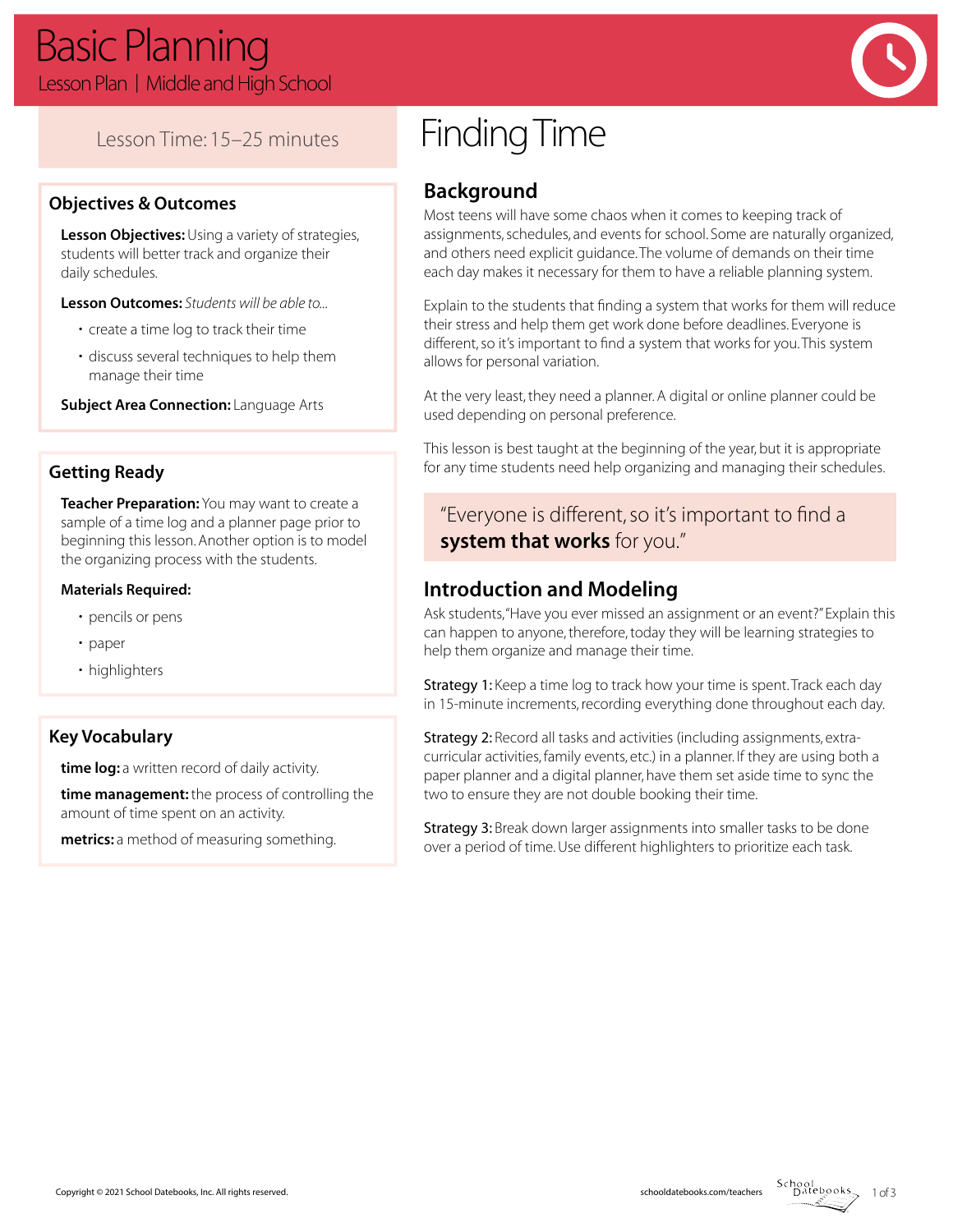## **Procedure**

- 1. Have students take out a sheet of paper. Have them divide the paper into four sections, marking each section as 15 minutes. Have them write down the tasks and activities they performed in the last hour but have them record these in 15 minute intervals. Explain that they are creating a time log that will help them recognize patterns in how they spend their time. This will help them understand better where they can find pockets of time to reserve for activities or free, unscheduled time.
- 2. Have students mark fixed activities that occur within a set time frame each day (such as getting to school, walking to and from class, etc.) with one highlighter. Have them choose a different highlighter to identify other non-fixed activities (such as studying, chatting with friends, etc.) that they listed on their time log.
- 3. Have students take out their planner and review the assignments and tasks written into their planner. Have them compare the tasks in their planner with the time log they just created. Discuss whether there are any conflicts between the time log they created and the tasks in their planner. Remind students that if they are using a digital planner as well as a paper planner, they should take time each day to ensure that they have recorded all their tasks and activities in both planners.
- 4. Brainstorm breaking down a long-term task into smaller goals and have students identify how they could fit one of those smaller goals into the hour they tracked on their time log.

## **Discussion Questions**

- What surprised you most about the time log you created? Share your thoughts with the class.
- How would accurately tracking how you spend your time each day help you in school?
- Explain how to use a time log as part of your planning process.
- Why is it important to ensure that digital and paper planners are in sync?

## **Evaluation**

Look at each student's time log to ensure they have accounted for the entire hour tracked. In pairs, have students brainstorm ways to break down a long-term research project into smaller, daily tasks. Have two students role-play finalizing a long-term project. One student has an organized planning system and the other does not.

## **Tips for Tailoring This Lesson**

- In groups, have students create a time log for their day and find pockets of wasted time they can use in a more constructive manner.
- Role-play working in a small sales business. Organize a daily shift schedule for 5 parttime employees.

#### For Higher Grade Levels | For Lower Grade Levels

- Have students write down, or draw pictures of, things they do every day.
- Have students write their daily assignments in their planners.